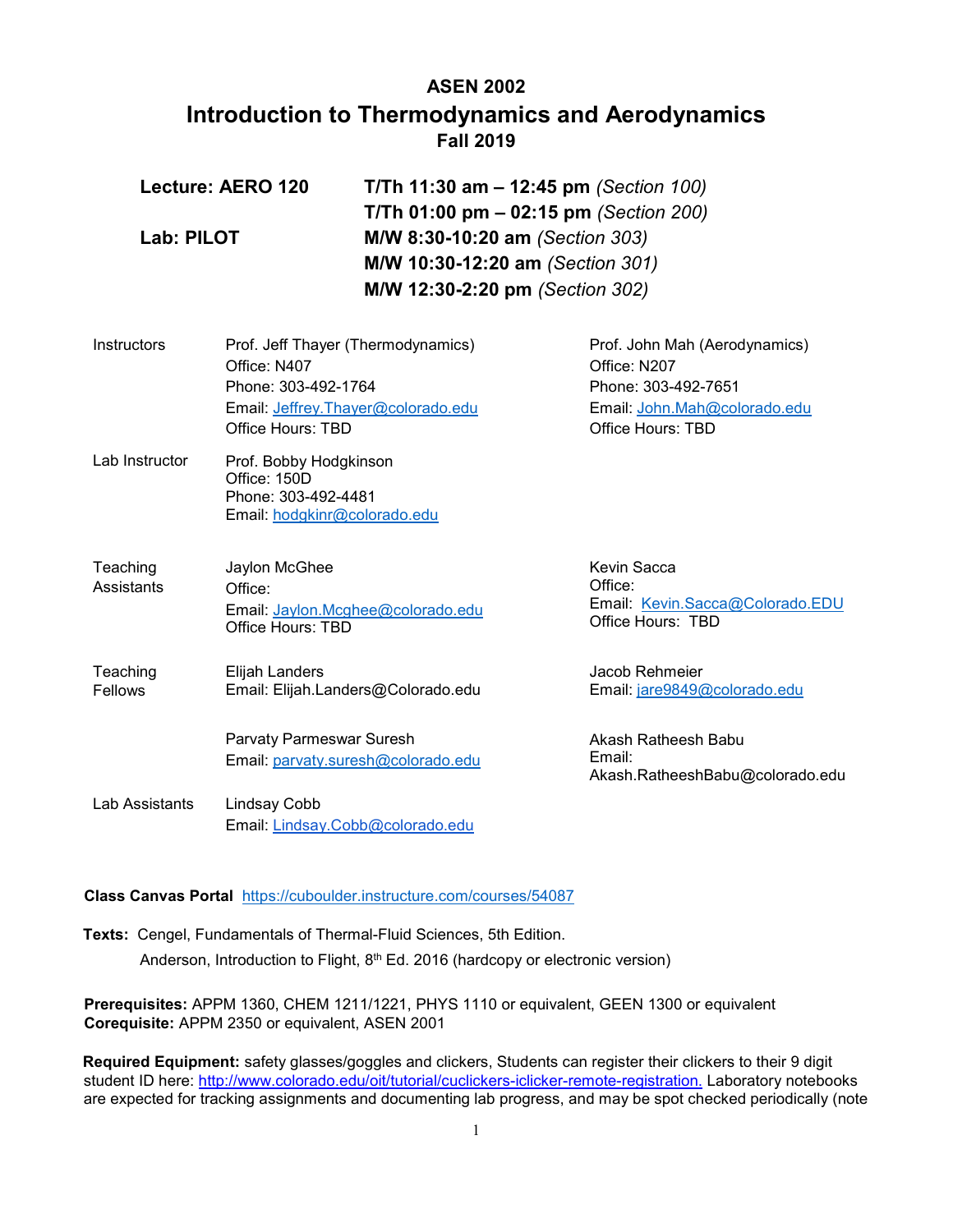that lab notebooks will be required for Sr. Projects, as well as good professional practice, so use this opportunity to establish a good habit).

**Course Objective**: Introduce the fundamental concepts and principles of thermodynamic and fluid dynamic systems. The focus is in areas of general importance to the aerospace engineering discipline. The primary goal is the synthesis of basic science (physics), mathematics, experimental methods for quantitative and qualitative analyses and design of general aerospace technology systems.

## **Topical Outline:**

- 1. Basic concepts of thermodynamics
- 2. Conservation of energy: the First Law of Thermodynamics
- 3. Properties of pure substances
- 4. Control Volume Analysis
- 5. Introduction to basic concepts of aerodynamics
- 6. One-dimensional incompressible flows
- 7. One-dimensional compressible flows
- 8. Two-dimensional flows: lift and drag
- 9. Introduction to viscous flows

# **Grading**

## *Evaluated Outcomes*

The Department of Aerospace Engineering Sciences has adopted a policy of assigning grades according to "evaluated outcomes" in each course:

- **O1** Professional context and expectations (ethics, economics, business environment, etc.)
- **O2** Current and historical perspective
- **O3** Multidisciplinary, systems perspective
- **O4** Written, oral, graphical communication ability
- **O5** Knowledge of key scientific/engineering concepts
- **O6** Ability to define and conduct experiments, use instrumentation
- **O7** Ability to learn independently, find information
- **O8** Ability to work in teams
- **O9** Ability to design
- **O10** Ability to formulate and solve problems
- **O11** Ability to use and program computers

Evaluation of these outcomes allows an assessment of your performance and provides a major portion of the process we use for continuous assessment and improvement of the entire AES undergraduate curriculum. The model for these outcomes derives from several sources including the "*Desired Attributes of an Engineer*" as defined by The Boeing Company, and "curriculum reviews" from major aerospace corporations including The Boeing Co., Lockheed Martin Corp. and Ball Aerospace Corp. These inputs were combined with the AES faculty vision of the desired attributes of an aerospace engineer and the requirements of the Accreditation Board for Engineering and Technology (ABET) to produce this list of evaluated outcomes. Each assignment designed and graded to assess some combination of these outcomes.

*Grade Breakdown*: The two principal lecture and lab sections of the course, *thermodynamics and aerodynamics*, are equally weighted. Your final grade is determined according to the following percentage breakdown.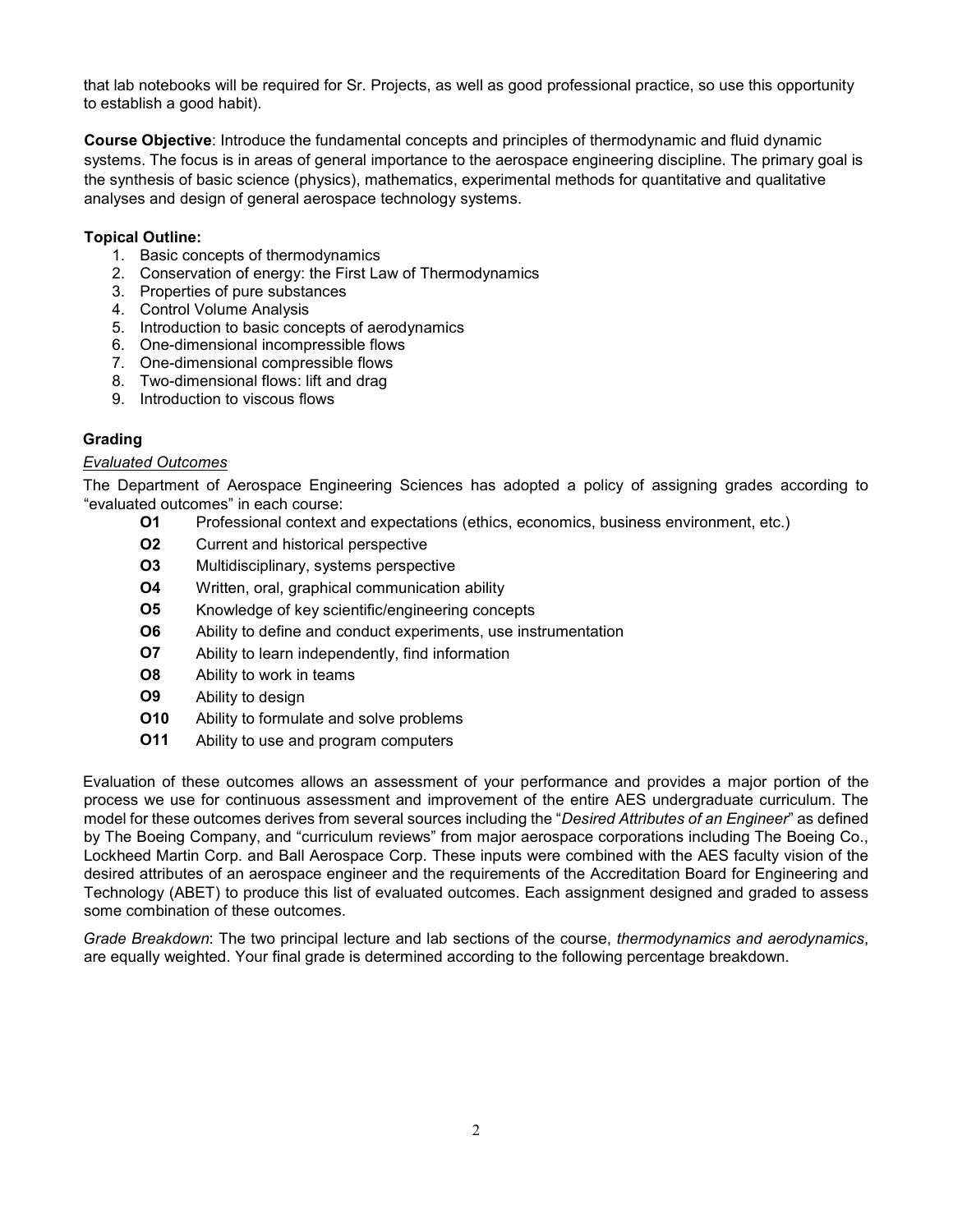| <b>Type</b>       | <b>Description</b>         | Percentage             |
|-------------------|----------------------------|------------------------|
| <b>Individual</b> | Quizzes                    | 10%                    |
|                   | 4x Exams                   | 50%                    |
|                   | Thermo Exam 1              | 10%                    |
|                   | Thermo Exam 2              | 15%                    |
|                   | Aero Exam 1                | 10%                    |
|                   | Aero Exam 2                | 15%                    |
| Group             | Homework*                  | 10%                    |
|                   | <b>Experimental Labs**</b> | 20% (1 thermo, 2 aero) |
|                   | Design Lab**               | 10% (1 thermo)         |
| <b>Total</b>      |                            | 100%                   |

*\* Although homework must be submitted individually, it can be discussed, therefore, counts as a 'group' grade. \*\* Lab & Design reports and/or presentation scores may be adjusted by instructors for individuals based on team peer evaluations.*

*Grading Philosophy:* Assignments and evaluations are graded to an absolute standard designed to assess your level of competency in the course material. Minor adjustments may be made in the determination of final letter grades and with grade cut lines, but there is no "curving" in this course. The final grade indicates your readiness to continue to the next level in the curriculum, which requires a C or better to meet AES pre-req standards. The faculty have set these standards and expectations based on our education, experience, interactions with industry, government laboratories, others in academe, and according to criteria established by the ABET accreditation board.

*IMPORTANT: The course grade is primarily dependent on individual measures of competency, i.e. exams and quizzes. The other course assignments are designed to enrich the learning experience and to enhance individual performance, not to substitute for sub-standard individual competency. Accordingly, group assignment grades (labs and homework) are only incorporated into the final grade when the individual grade (made up of quizzes and exams) is a C or better. In other words, if your individual score average is below a C, then the group-based grade fraction will not be averaged in to your final grade, which will now be based solely on your individual score. This policy makes it important to use the group assignments as opportunities to enhance your own learning and not simply rely on your team members to 'divide and conquer'. If the work in the assignment is split up among group members, be sure that the learning is not also split up, but is shared among the whole group (i.e., everyone is accountable for and knowledgeable of all parts of their team's collective product).* 

**Class Policies:** Students are all responsible for knowing and adhering to the following class policies

- 1. Emails will be responded to during business hours, i.e. Monday through Friday, 8:00 am 5:00 pm. Emails regarding exams or lab reports which are received 24 hours or less before the exam or lab report deadlines may not receive a response. Students are encouraged to attend office hours in lieu of emails as it enables clarity and learning.
- 2. Homework assignments are due per due date & time stated on the Canvas course site. Quiz questions for a grade may be given at any point during any class, so be sure to attend regularly and arrive on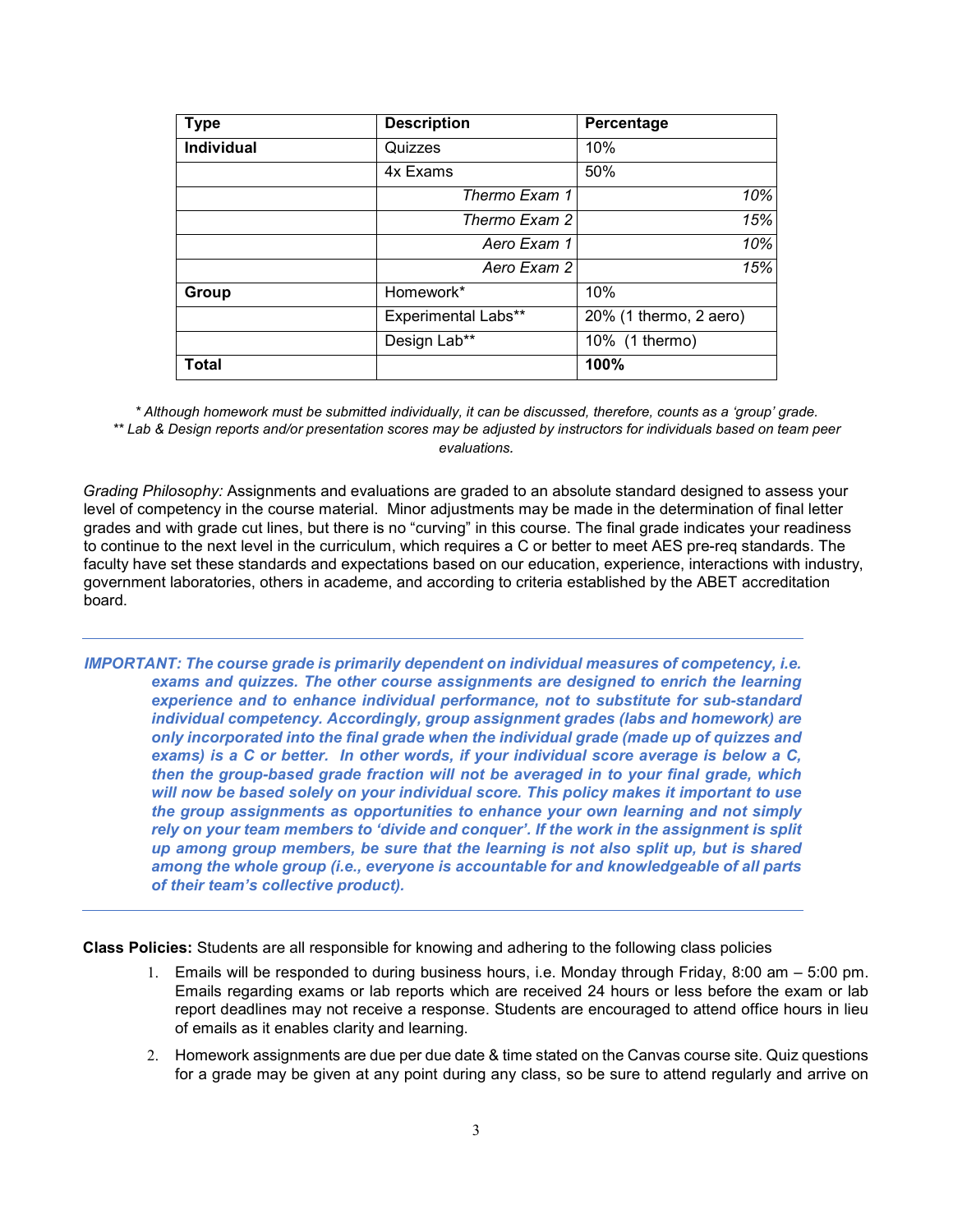time with a functioning clicker! If you must miss class for an excused absence, you may submit your homework early. Late homework submittals are not accepted.

- 3. In the case of homework, laboratory reports, presentations, or exam conflicts, you must make arrangements with the professor at least two weeks in advance. There are no unexcused make-up assignments or exams without official documentation for the absence (e.g., doctor's note, jury duty, etc.)
- 4. A homework assignment may have several problems and although only a few randomly selected questions will be graded for each set, your grade will reflect completion of all assigned parts. Solutions, however, will be provided to you for all the problems.
- 5. Group collaboration is permitted on homework, but efforts are individual. This means you may discuss the means and methods for solving problems and even compare answers, but you are not free to copy someone's work or the solutions manual. The homework you submit must be your own. *Keep in mind that solving problems yourself reinforces learning the material.*
- 6. Collaboration on quizzes or exams, using another student's work as your own, or allowing another student to use your work as their own, is considered academic misconduct and will not be tolerated. If you are caught in any of these activities, you may receive a grade of "F" for the course and a report will be made to the Office of Student Conduct & Conflict Resolution.
- 7. All assignments will be submitted electronically (unless otherwise stated) via the Canvas course site. All homework must be handwritten and either scanned or utilize a digital writing software (OneNote, Apple Notes, etc). Work must be neat and readable with adequate spacing and margins. You are responsible for legibility - no reevaluation will be granted for illegible submissions. You are responsible for ensuring your digital upload contains all your work and properly uploads to the Canvas site. *Always check your uploaded assignment turn-ins! Noncompliant or unacceptably illegible submittals will be returned ungraded with a score of zero.*
- 8. Your name (last, first), assignment number, and due date should be visible in the upper portion of each page. Final answers must be indicated with an arrow or box, or underlined. Multiple answers (when only one is required) will be counted as incorrect.
- 9. Experimental lab reports should be completed using digital word processing program (Word, LaTex, PDF, etc). All group member names with relevant assignment information must appear on the cover page. Bottom line - submit all work with a professional appearance. *Neatness, clarity, and completeness really do count in the work world!*
- 10. Detailed guidelines for laboratory reports and presentations will be distributed and reviewed separately. Labs are written up and presented in groups, and initially graded as a group effort. Final individual grades for each lab assignment, however, will reflect an anonymous peer evaluation of the group members and professor assessment. The peer assessment is a multiplying factor that can significantly alter your individual grade relative to the group grade. This is done to promote fairness in assigning group grades where individual contributions to the group's work may be unequal, but also to promote equal contribution from all group members.
- 11. Assignment and Exam Regrade Policy: If you would like to submit a regrade request for any assignments or exams you must email the regrade request to all instructors (Prof Thayer, Prof Mah, and Prof Hodgkinson) within *2 weeks of the graded assignment return date*.
	- The regrade request must include a pdf of your graded exam, along with a paragraph in the email stating the problem number, grading issue, and what you believe the correct grade should be.
	- Points can be added OR removed based on correctness. Therefore, if a mistake was made in grading and too few points were awarded, the regrade request may increase the final score, however if the professor finds a mistake was made in grading and too many points were awarded, then the regrade request may lower the final score.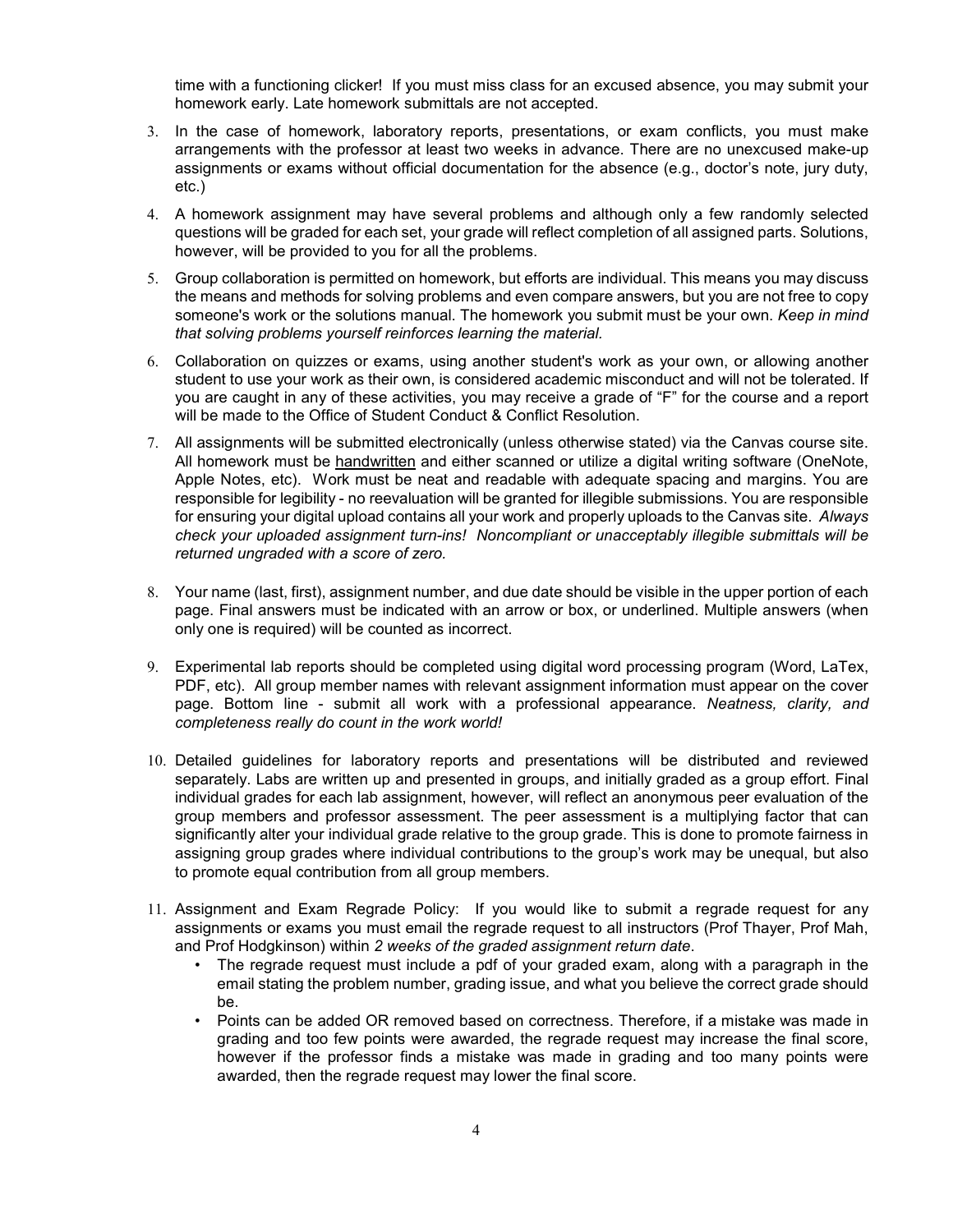- For every exam, a random sampling of exams will be scanned and saved. *DO NOT ALTER YOUR EXAM IN ANY WAY IF YOU PLAN ON SUBMITTING FOR REGRADE.*
- 12. Always have a clicker and a calculator in the lectures. If you forget to bring your clicker to class (or your battery dies), you will be allowed to submit your answers on paper for one quiz only. A score of zero will be assigned for subsequent quizzes for a forgotten or inoperable clicker.
- 13. Use of MATLAB is required unless otherwise stated for labs.
- 14. Attendance at all scheduled lecture/discussion and laboratory periods is expected. Some of the material covered in class is not in the textbook. This policy does not apply for any exams or quiz days. There will be no unexcused exam makeups provided. If you miss an exam, course instructors will evaluate each case on an individual basis based on the context and information available to make a determination if a makeup exam will be provided. Students are encouraged to provide as much documentation as possible to enable an informed decision.
- 15. If you have three or more final exams scheduled on the same day, you are entitled to arrange an alternative exam time for the last exam or exams scheduled on that day. To qualify for rescheduling final exam times, you must provide evidence that you have three or more exams on the same day, and arrangements must be made with your instructor no later than the end of the sixth week of the semester
- 16. Any other medical or studies-related needs of absence that are known (non-emergency) should be communicated and approved ahead of the date of occurrence.
- 17. Expect new material to be presented in both the lecture/discussion and laboratory periods. Quizzes and exams can cover all material in the course including lectures, homework and laboratory work.
- 18. Rationale for course assignments and evaluations:
	- Assigned reading assignments are to be completed before the start of the lecture period. Accompanying your reading assignment will be questions to help guide your reading and prepare you for graded quiz questions given during lecture. The lecture discussions can include graded quiz questions to help evaluate grasp of key concepts. The lectures will help clarify and supplement your reading and to prepare you for the homework assignments and exams.
	- Homework reinforces the mental processes that help you to become proficient in a subject. In addition to the assigned homework, we encourage you to work additional problems for practice and make summary notes for yourself. Before beginning any homework assignment, you should read the relevant text sections and work through the examples in the text.
	- Experimental laboratory exercises are more complex than the homework and require special equipment (such as the wind tunnel). You will work in teams to collect and analyze the data, as well as write up the experimental laboratory report.
	- Exams and quizzes provide a gauge to determine what you have learned individually.
	- Design projects help you to learn how to synthesize the basic concepts, methods, and tools presented in the course curriculum by combining theory and practice. The team-oriented lab approach will give you experience in the benefits and challenges of working and cooperating in groups, as is typical in this industry.
- 19. *Safety is priority #1 in the PILOT laboratory.* Anyone violating rules of safe conduct may receive a zero for the laboratory exercise and may be restricted from the PILOT. Use of PILOT facilities is a privilege, not a right, and you must conduct yourself according to the PILOT rules and regulations. Those endangering themselves, others, or laboratory equipment by their unsafe conduct will not maintain their access privileges. Failure to wear appropriate safety gear will result in a 10% grade penalty for the lab.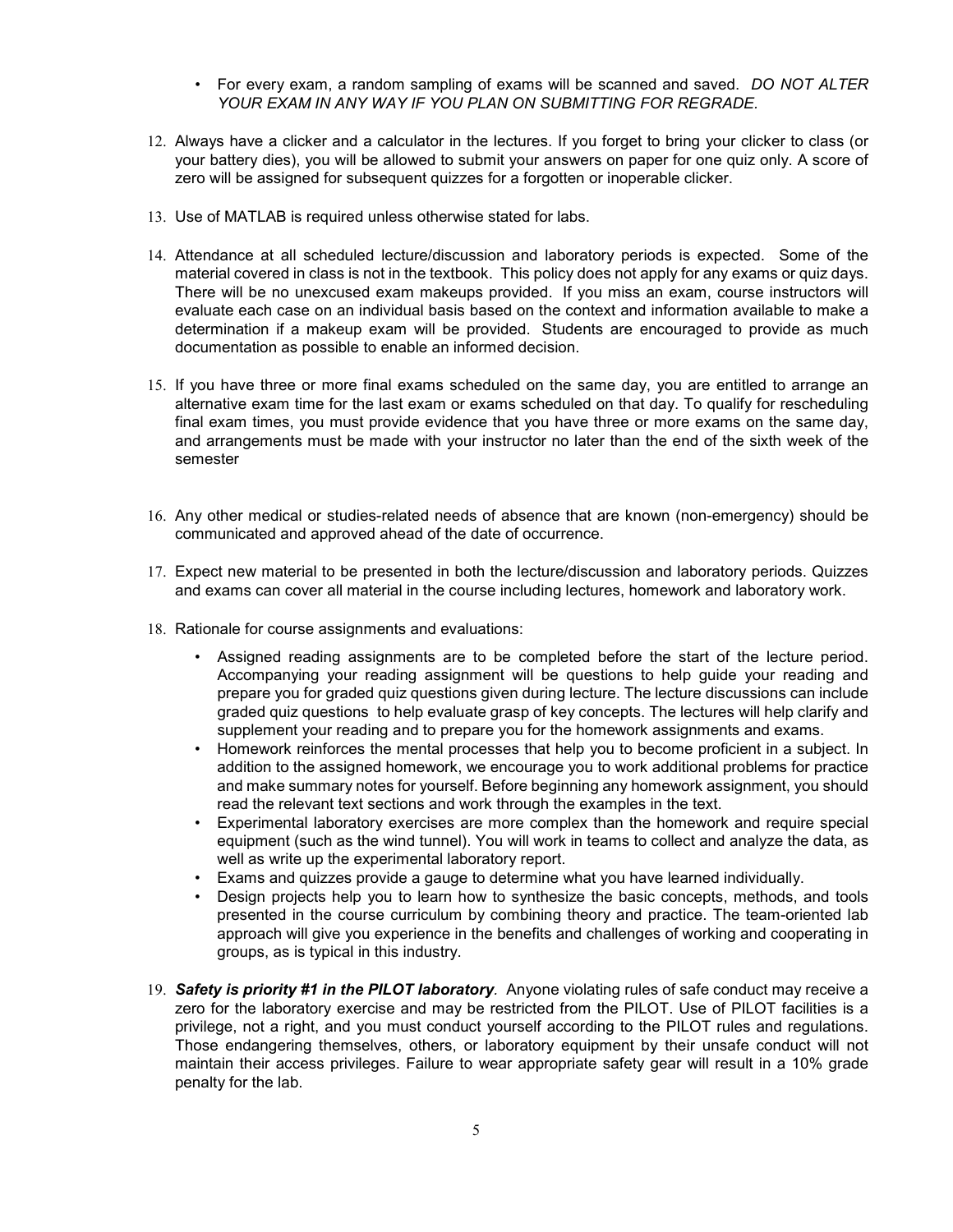- 20. Use of electronics in the classroom aside from taking notes is strongly discouraged.
- 21. Professional behavior and considerate communication practices are expected at all times. Any questions, comments or concerns you may have should be respectfully voiced to your peers or the professor either in person or via email.

### **ACCOMMODATION FOR DISABILITIES**

If you qualify for accommodations because of a disability, please submit your accommodation letter from Disability Services to your faculty member in a timely manner so that your needs can be addressed. Disability Services determines accommodations based on documented disabilities in the academic environment. Information on requesting accommodations is located on the Disability Services website. Contact Disability Services at 303-492-8671 or [dsinfo@colorado.edu](mailto:dsinfo@colorado.edu) for further assistance. If you have a temporary medical condition or injury, see Temporary Medical Conditions under the Students tab on the Disability Services website.

## **CLASSROOM BEHAVIOR**

Students and faculty each have responsibility for maintaining an appropriate learning environment. Those who fail to adhere to such behavioral standards may be subject to discipline. Professional courtesy and sensitivity are especially important with respect to individuals and topics dealing with race, color, national origin, sex, pregnancy, age, disability, creed, religion, sexual orientation, gender identity, gender expression, veteran status, political affiliation or political philosophy. Class rosters are provided to the instructor with the student's legal name. I will gladly honor your request to address you by an alternate name or gender pronoun. Please advise me of this preference early in the semester so that I may make appropriate changes to my records. For more information, see the policies on classroom behavior and the Student Code of Conduct.

### **HONOR CODE**

All students enrolled in a University of Colorado Boulder course are responsible for knowing and adhering to the Honor Code. Violations of the policy may include: plagiarism, cheating, fabrication, lying, bribery, threat, unauthorized access to academic materials, clicker fraud, submitting the same or similar work in more than one course without permission from all course instructors involved, and aiding academic dishonesty. All incidents of academic misconduct will be reported to the Honor Code [\(honor@colorado.edu;](mailto:honor@colorado.edu) 303-492-5550). Students who are found responsible for violating the academic integrity policy will be subject to nonacademic sanctions from the Honor Code as well as academic sanctions from the faculty member. Additional information regarding the Honor Code academic integrity policy can be found at the Honor Code Office website.

### **SEXUAL MISCONDUCT, DISCRIMINATION, HARASSMENT AND/OR RELATED RETALIATION**

The University of Colorado Boulder (CU Boulder) is committed to fostering a positive and welcoming learning, working, and living environment. CU Boulder will not tolerate acts of sexual misconduct intimate partner abuse (including dating or domestic violence), stalking, protected-class discrimination or harassment by members of our community. Individuals who believe they have been subject to misconduct or retaliatory actions for reporting a concern should contact the Office of Institutional Equity and Compliance (OIEC) at 303-492-2127 or cureport@colorado.edu. Information about the OIEC, university policies, anonymous reporting, and the campus resources can be found on the OIEC website. Please know that faculty and instructors have a responsibility to inform OIEC when made aware of incidents of sexual misconduct, discrimination, harassment and/or related retaliation, to ensure that individuals impacted receive information about options for reporting and support resources.

#### **RELIGIOUS HOLIDAYS**

Campus policy regarding religious observances requires that faculty make every effort to deal reasonably and fairly with all students who, because of religious obligations, have conflicts with scheduled exams,